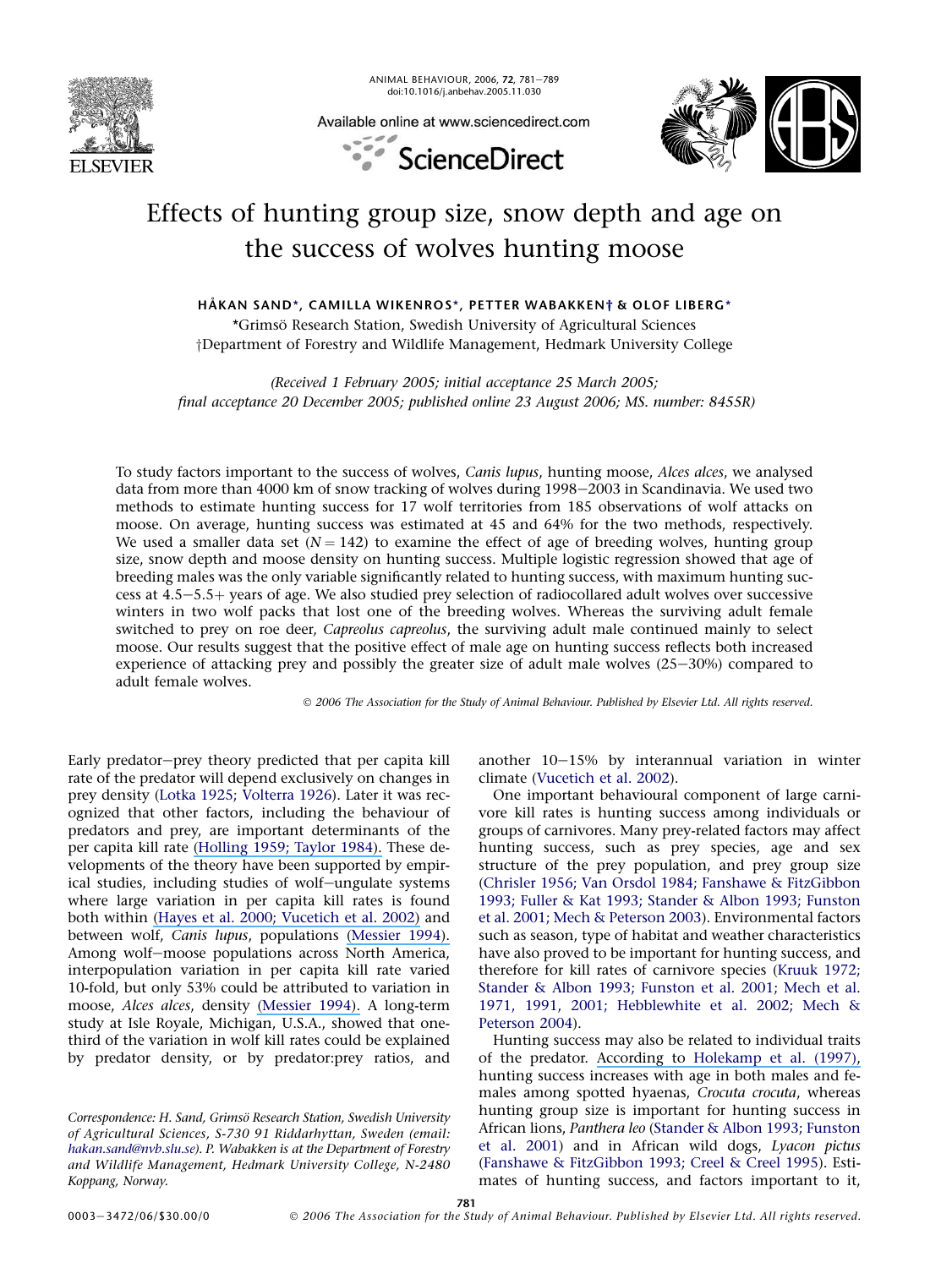have attracted much less attention than estimates of kill rates, probably because of the difficulties of observing and collecting data on hunting behaviour of forest-living carnivores such as the wolf. One explanation for the large intra- and interpack variation found in kill rates in wolfmoose systems could be variation in predator-related factors directly affecting hunting success, and ultimately kill rate, of the pack.

We used snow tracks during winter to estimate the success of Scandinavian wolves hunting moose, their main prey species, in terms of the number of successful and failed attacks. We examined the effects of individual, pack and environmental characteristics by correlating the age of the breeding pair, size of the hunting group, snow depth and moose density with variation in hunting success within and between wolf packs. We also compared prey selection in two wolf packs during successive winters, before and after they suffered the loss of one of the breeding wolves.

#### METHODS

# Study Area, Prey and Predator Populations

Sweden and Norway together constitute the 837 000 km<sup>2</sup> Scandinavian peninsula, hereafter referred to as Scandinavia ( $55^{\circ} - 72^{\circ}$ N,  $5^{\circ} - 31^{\circ}$ E). Boreal coniferous forest and alpine areas cover more than 75% of the peninsula. Norway spruce, Picea abies, Scots pine, Pinus silvestris, birch, Betula pubescens, B. pendula, and aspen, Populus tremula, are the dominant tree species in various mixtures (Sweden 1991). Most of the forests are managed for a mosaic of different age class stands. The intensive forest management has also created an extensive network of forest roads. In the southern parts of Scandinavia large agricultural areas are common. Human population density averages 16/ km<sup>2</sup> , but large areas within the main wolf range, in south-central Scandinavia, have a density of less than 1/ km<sup>2</sup> (Sweden 1991). Snow covers south-central Scandinavia for 3–6 months each year and snow depth in our study area commonly ranges between 30 and 60 cm in mid-winter (Sweden 1991). In south-central Scandinavia, moose are by far the most important wild prey for wolves, generally constituting more than 95% of the biomass ingested [\(Olsson et al. 1997; Sand et al. 2005\)](https://www.researchgate.net/publication/232690033_Using_GPS_technology_and_GIS_cluster_analyses_to_estimate_kill_rates_in_wolf-ungulate_ecosystems?el=1_x_8&enrichId=rgreq-3fc1200e-6a66-419e-9f4e-d477d3c162bc&enrichSource=Y292ZXJQYWdlOzIyMzg2Njc0NDtBUzoxMDI3MzE1NjYwMjY3NTVAMTQwMTUwNDUyMzQ3MA==) and at population densities of  $0.5-1.5/km^2$ . In addition, roe deer, Capreolus capreolus, beaver, Castor fiber, and, in Norway, red deer Cervus elaphus, and wild reindeer, Rangifer rangifer, are also locally available. Average winter moose and roe deer densities within wolf territories, estimated by pellet group counts, were 1.2 moose/ $km^2$  and 4.4 roe deer/ $km^2$ (H. Sand, unpublished data). In two of the wolf territories (Leksand and Grangärde), where we investigated hunting success and prey choice in more detail, moose density was 0.85 and  $1.11/km<sup>2</sup>$ , respectively, and roe deer density was 0.01 and  $0.20/km^2$ , respectively. Wolves successfully reproduced in south-central Scandinavia ([Wabakken](https://www.researchgate.net/publication/249542431_The_recovery_distribution_and_population_dynamics_of_wolves_on_the_Scandinavian_Peninsula?el=1_x_8&enrichId=rgreq-3fc1200e-6a66-419e-9f4e-d477d3c162bc&enrichSource=Y292ZXJQYWdlOzIyMzg2Njc0NDtBUzoxMDI3MzE1NjYwMjY3NTVAMTQwMTUwNDUyMzQ3MA==) [et al. 2001](https://www.researchgate.net/publication/249542431_The_recovery_distribution_and_population_dynamics_of_wolves_on_the_Scandinavian_Peninsula?el=1_x_8&enrichId=rgreq-3fc1200e-6a66-419e-9f4e-d477d3c162bc&enrichSource=Y292ZXJQYWdlOzIyMzg2Njc0NDtBUzoxMDI3MzE1NjYwMjY3NTVAMTQwMTUwNDUyMzQ3MA==)) for the first time in 1983, which was probably the first in more than 80 years (Lönnroth 1934; [Haglund](https://www.researchgate.net/publication/275884652_De_stora_rovdjurens_vintervanor_II?el=1_x_8&enrichId=rgreq-3fc1200e-6a66-419e-9f4e-d477d3c162bc&enrichSource=Y292ZXJQYWdlOzIyMzg2Njc0NDtBUzoxMDI3MzE1NjYwMjY3NTVAMTQwMTUwNDUyMzQ3MA==) [1968](https://www.researchgate.net/publication/275884652_De_stora_rovdjurens_vintervanor_II?el=1_x_8&enrichId=rgreq-3fc1200e-6a66-419e-9f4e-d477d3c162bc&enrichSource=Y292ZXJQYWdlOzIyMzg2Njc0NDtBUzoxMDI3MzE1NjYwMjY3NTVAMTQwMTUwNDUyMzQ3MA==)). During the 1990s the wolf population increased

in numbers and range and in the winter of  $2003-2004$ the total population size was estimated to be  $101-120$ wolves (Wabakken et al. 2004).

# Capture of Study Animals

For the purpose of this study we caught 10 wolves (nine adults and one 8-month-old pup) by darting from a helicopter in five territories, between December 1998 and February 2002. We used snow to search areas for tracks and to locate wolves for capture. When the approximate position of wolves was located, we called in a helicopter and a capture crew to track down the animals. Wolves were on average chased for  $1-3$  min (range  $0.5-$ 10 min), and if darting was not possible within 10 min the chase was terminated. Chasing distances were not measured regularly, but were estimated to average  $1-2$  km and never to exceed 5 km. This procedure with relatively short chasing times minimized stress of wolves during immobilization, and severe stress with physiological side-effects (hyperthermia) was not observed. We immobilized wolves from the air with a  $CO<sub>2</sub>$ -powered dart gun and a dose of either 500 mg of tiletamine-zolazepam (Zoletil, Virbac, Carros, France), or a combination of 5 mg of medetomidine (Zalopine, Orion Pharma Animal Health, Sollentuna, Sweden) and 250 mg of ketamine (Narketan, Chassot, Dublin, Ireland). Other methods for capture, such as leg hold traps, were not considered because these were not permitted by the authorities. We measured, weighed and ear-tagged (25-mm-diameter plastic tags) all captured wolves. Blood  $(4 \times 10 \text{ ml})$  was sampled from the cephalic or femoral vein and tissue was taken from inside the ear by using a sterile 4-mm biopsy punch. Minor wounds from the lightweight darts, aseptic application of small plastic ear tags and aseptic tissue sampling from inside the ear were not treated, according to standard procedures for free-ranging wolves (Arnemo et al. 2004). We equipped wolves with either a GPS neck collar (Simplex, Televilt International, Lindesberg, Sweden;  $N = 3$  in two territories, Gråfjell and Tyngsjö) or a conventional VHF radiocollar (Telonics Mod. 500, Mesa, Arizona, U.S.A.;  $N = 7$  in three territories). The Telonics collar weighed 500 and the Televilt collar 650 equivalent to an average of 1.3% ( $N = 5$ , range 1.2– 1.7%) and 1.1% ( $N = 5$ , range 1.0–1.3%) of the adult body weight of female and male wolves, respectively. Collar weights were therefore below, or well below, the maximum weight allowed (2%) by The Swedish Agency of Animal Welfare for fitting collars on wild animals, and which is believed not to impede or increase costs of locomotion. Collar neck size was adjusted to fit either males or females, using the adult neck size of collars for all ages. This was justified because in wolves 90% of the final neck size is completed at the age of  $8-10$  months. Minimum collar circumference used was 44.5 cm for females and 48.0 cm for males. All captured animals were observed by trained personnel until full recovery was evident, which was usually within  $4-6$  h. Wolves were in general recaptured every second year and the old collar were either removed or changed for a new one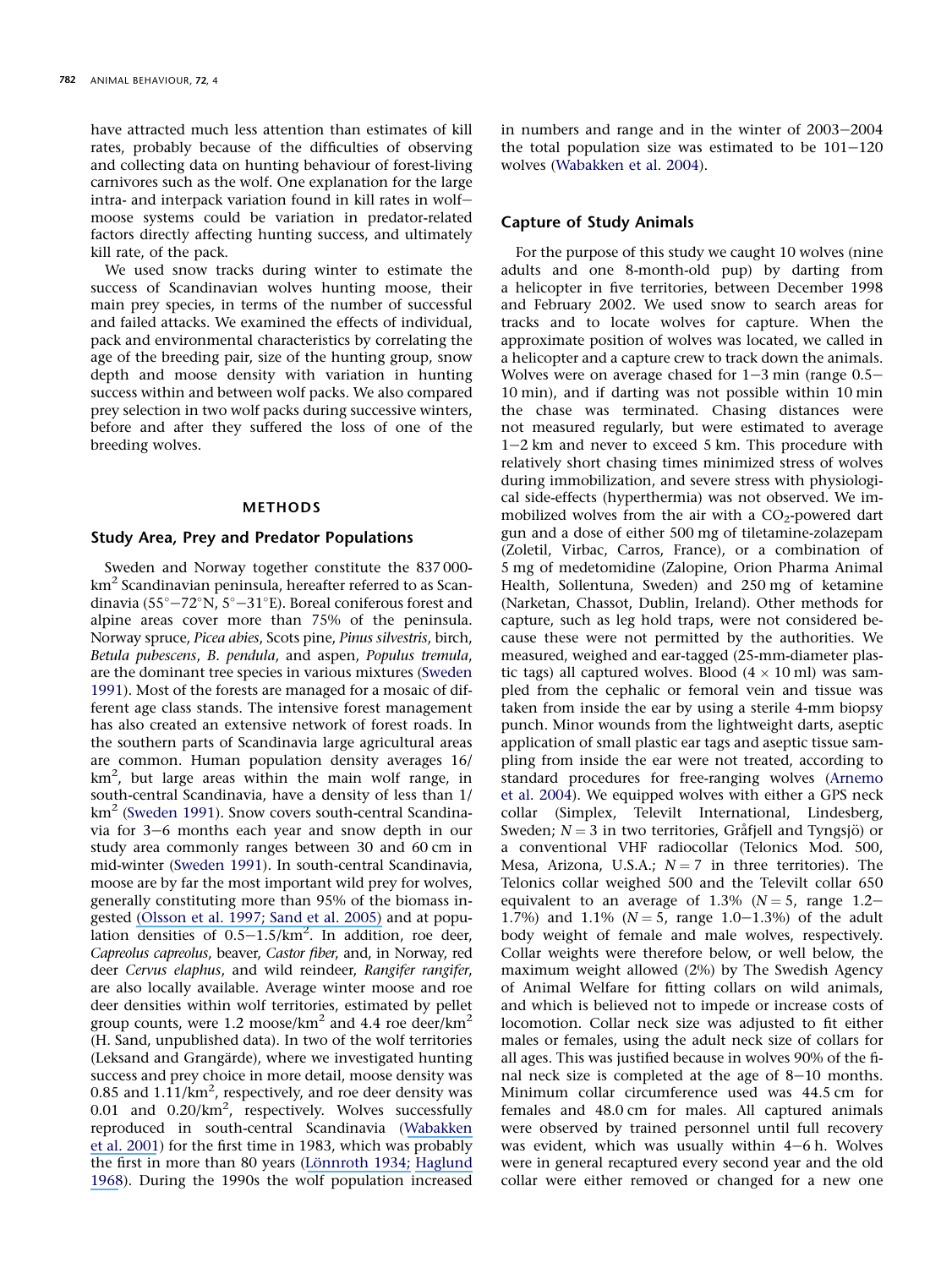depending on the status of the wolf and the number of recapture events. No wolf was captured more than three times. Most wolves that were captured died later during the study period from human activities (legal and illegal killing) or from other reasons (disease, traffic accidents). For a more detailed description of capture and handling of immobilized wolves see Arnemo et al. (2004) and [Kreeger et al. \(2002\)](https://www.researchgate.net/publication/278300532_Handbook_of_Wildlife_Chemical_Immobilization?el=1_x_8&enrichId=rgreq-3fc1200e-6a66-419e-9f4e-d477d3c162bc&enrichSource=Y292ZXJQYWdlOzIyMzg2Njc0NDtBUzoxMDI3MzE1NjYwMjY3NTVAMTQwMTUwNDUyMzQ3MA==). The research project, including capture and handling of animals, was evaluated and approved by The Swedish Agency of Animal Welfare and the Norwegian Agency of Animal Welfare.

## Radiotracking of Wolves

Wolves were radiotracked from the ground or from an aeroplane over an area of approximately  $60\,000\,\text{km}^2$ . Ground tracking of traditional VHF collars was carried out at an average distance of  $3 \text{ km}$  (range  $0.5-10 \text{ km}$ ) depending on topography and position of the wolves. Aerial tracking was normally carried out at 2000-4000 m elevation, but was sometimes done at 600 m elevation because of turbulent or misty weather at higher altitudes.

GPS collars were used on wolves in two territories. They were programmed for positioning at hourly intervals during the study periods and two to six positions per day for the rest of the year. Data were stored on the internal memory and included latitude and longitude (WGS 84), date, time and two quality estimates of each position taken (dilution of position, DOP) value and the number of satellites used for positioning: (two-dimensional or three-dimensional). Throughout the study periods, we downloaded data weekly at one territory, Gråfjell, and every second week at the other territory, Tyngsjö, from the ground. We downloaded data as VHFcoded signals using a VHF receiver and data logger (RX-900, Televilt International, Lindesberg, Sweden) and a hand-held antenna.

# Snow Tracking of Wolves

In the winters of 1998-2003 inclusive, both radiocollared and noncollared wolves  $(N = 1-11)$ , were snow tracked on foot, on skis or occasionally by snow mobile. For all snow-tracking events, we recorded geographical location and length (km) of tracking route, name of territory and number of wolves. We also determined sex and social position by using wolves' scentmarking to distinguish residents from solitary, nonresident and subordinate wolves within packs. Thus, females were identified by the presence of vaginal blood in the urine before and during oestrus, and newly formed pairs and breeding wolves within packs were distinguished from other wolves by their scentmarking behaviour ([Mech 1970;](https://www.researchgate.net/publication/37705429_The_Wolf_The_Ecology_and_Behavior_of_An_Endangered_Species?el=1_x_8&enrichId=rgreq-3fc1200e-6a66-419e-9f4e-d477d3c162bc&enrichSource=Y292ZXJQYWdlOzIyMzg2Njc0NDtBUzoxMDI3MzE1NjYwMjY3NTVAMTQwMTUwNDUyMzQ3MA==) Peters & Mech 1975; [Rothman & Mech 1979](https://www.researchgate.net/publication/222604254_Scent-marking_in_lone_wolves_and_newly_formed_pairs?el=1_x_8&enrichId=rgreq-3fc1200e-6a66-419e-9f4e-d477d3c162bc&enrichSource=Y292ZXJQYWdlOzIyMzg2Njc0NDtBUzoxMDI3MzE1NjYwMjY3NTVAMTQwMTUwNDUyMzQ3MA==)).

# Wolf Attacks on Moose

By using snow tracking of wolves, we were able to record all wolf attacks on moose. We identified a hunt where lengthening stride patterns for both wolves and moose indicated bounding gaits (fast running) and an attack where these tracks occurred together and where local snow conditions indicated that they had been made simultaneously (see also Murray et al. 1995 for a similar definition). An attack was considered successful if a wolfkilled moose was found near the site of lengthening stride pattern for both species and a failure if no carcass was found. Sometimes we could not distinguish this pattern of tracks in the snow near a moose carcass because of extensive wolf activity around the carcass. If fresh blood and/or bite marks were present on the carcass this was also classified as a successful wolf attack ([Sand et al.](https://www.researchgate.net/publication/261826256_Using_GPS_Technology_and_GIS_Cluster_Analyses_to_Estimate_Kill_Rates_in_Wolf-Ungulate_Ecosystems?el=1_x_8&enrichId=rgreq-3fc1200e-6a66-419e-9f4e-d477d3c162bc&enrichSource=Y292ZXJQYWdlOzIyMzg2Njc0NDtBUzoxMDI3MzE1NjYwMjY3NTVAMTQwMTUwNDUyMzQ3MA==) [2005](https://www.researchgate.net/publication/261826256_Using_GPS_Technology_and_GIS_Cluster_Analyses_to_Estimate_Kill_Rates_in_Wolf-Ungulate_Ecosystems?el=1_x_8&enrichId=rgreq-3fc1200e-6a66-419e-9f4e-d477d3c162bc&enrichSource=Y292ZXJQYWdlOzIyMzg2Njc0NDtBUzoxMDI3MzE1NjYwMjY3NTVAMTQwMTUwNDUyMzQ3MA==)). For most attacks registered, we recorded additional information, such as the snow depth for moose tracks and the number of wolves and moose involved in the attack.

## Age Determination

We determined the age of breeding adult wolves by a combination of three methods: (1) known age of captured animals classified as pups by the presence of a growth zone in the tibia; (2) tooth wear of captured adults; and (3) construction of a population pedigree based on DNA analyses ([Liberg et al. 2005](https://www.researchgate.net/publication/6651259_Severe_inbreeding_depression_in_a_wild_wolf_Canis_Iupus_population_Biol_Lett_117-20?el=1_x_8&enrichId=rgreq-3fc1200e-6a66-419e-9f4e-d477d3c162bc&enrichSource=Y292ZXJQYWdlOzIyMzg2Njc0NDtBUzoxMDI3MzE1NjYwMjY3NTVAMTQwMTUwNDUyMzQ3MA==)). We used the population pedigree in combination with a complete set of data on the chronological order and geographical location of breeding packs in Scandinavia to identify the year of birth and, thus, current age for each wolf ([Wabakken et al. 2001;](https://www.researchgate.net/publication/249542431_The_recovery_distribution_and_population_dynamics_of_wolves_on_the_Scandinavian_Peninsula?el=1_x_8&enrichId=rgreq-3fc1200e-6a66-419e-9f4e-d477d3c162bc&enrichSource=Y292ZXJQYWdlOzIyMzg2Njc0NDtBUzoxMDI3MzE1NjYwMjY3NTVAMTQwMTUwNDUyMzQ3MA==) [Liberg et al. 2005](https://www.researchgate.net/publication/6651259_Severe_inbreeding_depression_in_a_wild_wolf_Canis_Iupus_population_Biol_Lett_117-20?el=1_x_8&enrichId=rgreq-3fc1200e-6a66-419e-9f4e-d477d3c162bc&enrichSource=Y292ZXJQYWdlOzIyMzg2Njc0NDtBUzoxMDI3MzE1NjYwMjY3NTVAMTQwMTUwNDUyMzQ3MA==)). Samples for genetic analyses were derived from either blood or tissue from captured or dead wolves, scats or blood on snow from females in heat, collected during snow tracking of wolves. If the different methods estimated different ages for the same animal, we ranked the methods in order of accuracy as follows: capture of pups > pedigree construction of birth year > tooth wear of adult wolves. If results indicated that the birth year could have two or three alternatives, we used the lower or median age, respectively. For one of the 17 wolf territories (Tisjön) we had no age data for the adult wolves, and so this territory was excluded from further analyses.

#### Calculation of Hunting Success

Data on wolf attacks on moose were collected in two different ways in different wolf territories, so we used two independent methods and data sets to calculate the rate of hunting success.

The first method involved collecting data from radiocollared breeding wolves in five territories during nine intensive study periods while estimating kill rates. In three of the five territories, we tracked intensively by radio, using a traditional VHF transmitter on one or both of the breeding wolves. All areas  $(<5 \text{ km}^2)$  where wolves had been stationary for more than 24 h were searched for wolf-killed prey. In the other two territories we used the GPS-transmitters [\(Zimmermann et al. 2001\).](https://www.researchgate.net/publication/236889827_GPS_collars_with_remote_download_facilities_for_studying_the_economics_of_moose_hunting_and_moose-wolf_interactions?el=1_x_8&enrichId=rgreq-3fc1200e-6a66-419e-9f4e-d477d3c162bc&enrichSource=Y292ZXJQYWdlOzIyMzg2Njc0NDtBUzoxMDI3MzE1NjYwMjY3NTVAMTQwMTUwNDUyMzQ3MA==) We used a GIS-based procedure for defining clusters of GPS positions, that is, two or more positions within 200 m, and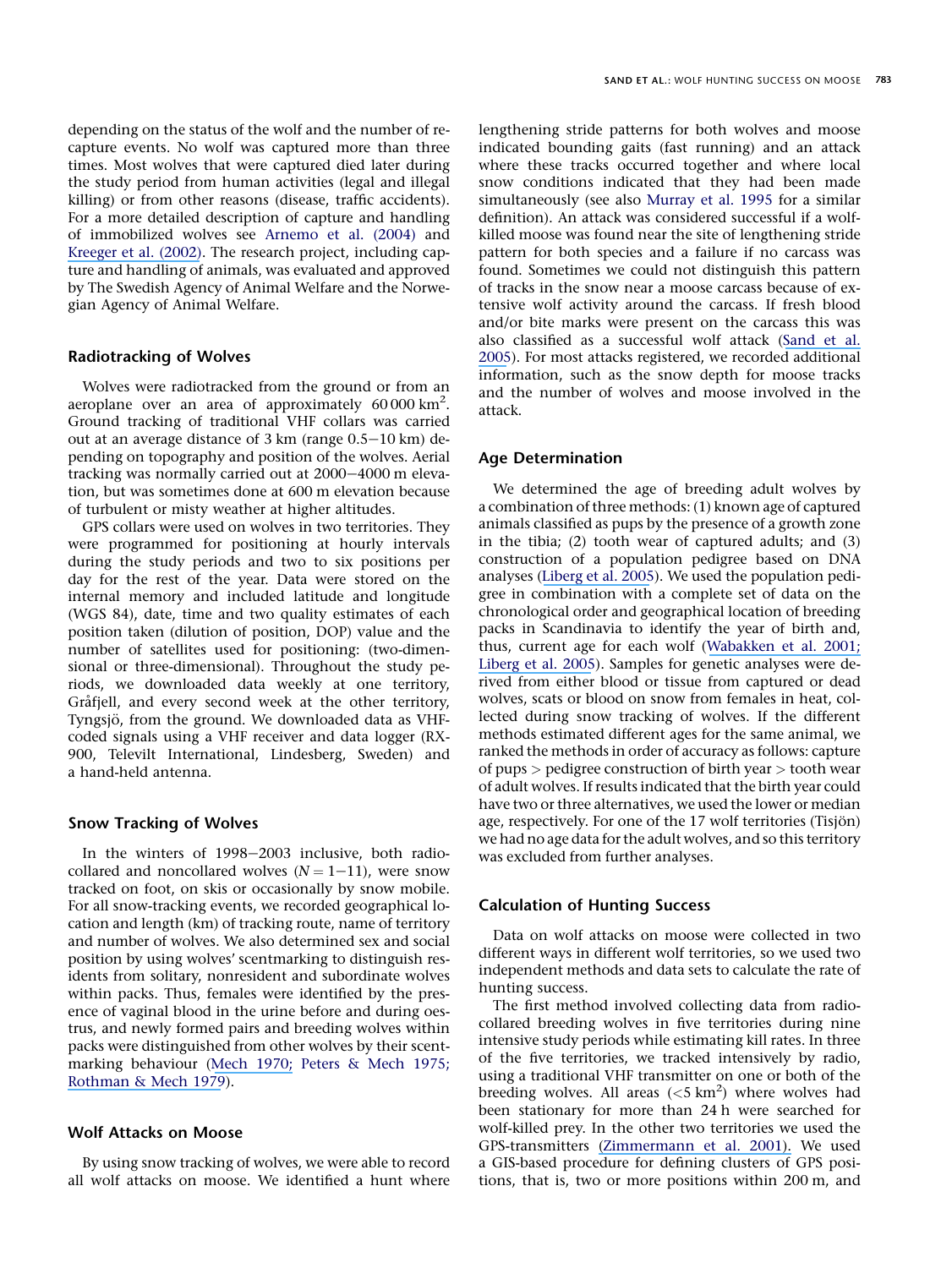these areas were then searched for wolf-killed prey within a week of data being downloaded ([Sand et al. 2005](https://www.researchgate.net/publication/261826256_Using_GPS_Technology_and_GIS_Cluster_Analyses_to_Estimate_Kill_Rates_in_Wolf-Ungulate_Ecosystems?el=1_x_8&enrichId=rgreq-3fc1200e-6a66-419e-9f4e-d477d3c162bc&enrichSource=Y292ZXJQYWdlOzIyMzg2Njc0NDtBUzoxMDI3MzE1NjYwMjY3NTVAMTQwMTUwNDUyMzQ3MA==)).

We assumed that we found all wolf-killed moose during intensive study periods, but not all failed attacks since we did not follow entire paths of wolf movements between kills. Consequently, calculations using these data alone would have overestimated hunting success. Therefore, we used territory-specific kill rate, and average daily travel distance of radiocollared wolves, to calculate the total number of successful attacks during the number of wolf-days corresponding to the number of kilometres of tracks followed. We estimated kill rate as the average number of days between consecutive moose kills [\(Sand et al. 2005\).](https://www.researchgate.net/publication/232690033_Using_GPS_technology_and_GIS_cluster_analyses_to_estimate_kill_rates_in_wolf-ungulate_ecosystems?el=1_x_8&enrichId=rgreq-3fc1200e-6a66-419e-9f4e-d477d3c162bc&enrichSource=Y292ZXJQYWdlOzIyMzg2Njc0NDtBUzoxMDI3MzE1NjYwMjY3NTVAMTQwMTUwNDUyMzQ3MA==) Adult breeding wolves move on average 20.7 km/day ( $N = 4$ ), according to preliminary data from Scandinavian wolves fitted with GPS-transmitters (programmed for positioning 24 or 48 GPS locations per day; H. Sand, unpublished data). In the five territories with intensive studies of radiocollared wolves (method 1), three wolves in two territories (Gråfjell, Tyngsjö) were equipped with GPS-collars. For these two territories we used the actual travel distance per day from GPS-data received (Gråfjell: 20.1 km; Tyngsjö: 22.3 km). For the other three territories where wolves were equipped with conventional VHF-collars we used an average estimate of travel distance based on four GPS-collared wolves from four different territories, two of which were included in this study of hunting success. Data from the additional two GPS-collared wolves in two other territories were included in this analysis only to give a more accurate estimate of travel distance and were not included in the analyses of hunting success. We then estimated hunting success for each territory and year from the calculated number of successful attacks and the actual number of failed attacks recorded during snow tracking according to the following model:

and

$$
\rm WHS_{\rm{moose}}= NS_{\rm{moose}}/(NS_{\rm{moose}}+NF_{\rm{moose}})
$$

 $NS_{\text{moose}}=(ST_{\text{dist}}/WT_{\text{dist}})/KR_{\text{interval}}$ 

where  $NS<sub>moose</sub>$  is the calculated number of successful attacks on moose,  $ST_{dist}$  is the snow-tracked distance (km),  $WT<sub>dist</sub>$  is the average daily travelling distance of wolves in winter (km), KR<sub>interval</sub> is the kill rate calculated as the territory-specific interval in days between moose kills, WHS $_{\text{moose}}$  is the calculated hunting success on moose, and  $NF_{\text{moose}}$  is the number of failed attacks on moose as registered during snow tracking.

The second method of calculating the rate of hunting success involved collecting data from 11 territories with noncollared wolves and five territories with radiocollared wolves, before or after intensive study periods of kill rate. Snow tracking was carried out whenever fresh wolf tracks were discovered and followed without actively searching for prey. These data may therefore be considered as random samples of attacks on moose by different wolf packs. We estimated hunting success from the actual number of successful and failed attacks recorded during snow tracking.

## Statistical Methods

We used a logistic regression to estimate the effect of age of breeding wolves, hunting group size and snow depth on hunting success between wolf territories and years. To control for temporal pseudoreplication (owing to repeated observations of the same wolf pack) we used a mixedeffect model with wolf territory included as a random factor. A successful attack was scored 1 and an unsuccessful attack 0. Breeding wolves were grouped into five age classes: 1.5, 2.5, 3.5, 4.5 and 5.5 years and older. Age was entered as both a continuous and a categorical variable to reveal nonlinear effects of age. Other variables included in the analyses were wolf hunting group size and the snow depth for moose during tracking. Because snow depth usually varied with topography and altitude it was grouped into two classes:  $0-30$  and  $>30$  cm. Finally, we included the type of method used for estimating hunting success in the analyses. The total data set included 185 observations of wolf hunting attempts on moose using pooled data from both methods (Table 1). In the analyses evaluating the effects of individual and environmental variables on hunting success, we excluded 43 cases

Table 1. Number of wolf attacks and hunting success (%) on moose per wolf territory and method of estimation in Scandinavia during winters  $1998 - 2003$ 

| Wolf                                                       | Method | $\%$       | Method         | $\%$       | N              |
|------------------------------------------------------------|--------|------------|----------------|------------|----------------|
| territory                                                  | 1      | Successful | $\overline{2}$ | Successful | total          |
| Grangärde                                                  | 63     | 11         | 0              |            | 63             |
| Gråfjell                                                   | 9      | 56         | 5              | 60         | 14             |
| Leksand                                                    | 17     | 53         | 11             | 45         | 28             |
| Nyskoga                                                    | 6      | 67         | 2              | 50         | 8              |
| Tyngsjö                                                    | 5      | 40         | $\frac{2}{3}$  | 50         | 7              |
| Bograngen                                                  | 0      |            |                | 33         | 3              |
| Filipstad                                                  | 0      |            | $\overline{7}$ | 100        | $\overline{7}$ |
| Fredriksberg                                               | 0      |            | 1              | 100        | 1              |
| Furudal                                                    | 0      |            | 29             | 65         | 29             |
| Glaskogen                                                  | 0      |            | 1              | 100        | $\mathbf{1}$   |
| Gravendal                                                  | 0      |            | $\overline{2}$ | 50         | $\frac{2}{5}$  |
| Hagfors                                                    | 0      |            | 5              | 40         |                |
| <b>Hasselfors</b>                                          | 0      |            | 4              | 25         | 4              |
| Ockelbo                                                    | 0      |            | 8              | 75         | 8              |
| Tisjön                                                     | 0      |            | $\overline{c}$ | 50         | $\frac{2}{2}$  |
| Ulriksberg*                                                | 0      |            | $\overline{2}$ | 50         |                |
| Arjäng                                                     | 0      |            | 1              | 100        | $\mathbf{1}$   |
| Total<br>number<br>of hunts                                | 100    |            | 85             |            | 185            |
| Total<br>number<br>of packs<br>studied                     | 5      |            | 16             |            | 17             |
| Hunting<br>success $(\%)\dagger$                           | 27     |            | 61             |            | 43             |
| Hunting<br>success $(\%)$ <sup><math>\ddagger</math></sup> | 45     |            | 64             |            | 56             |
| Snow-<br>tracked<br>distance<br>(km)                       | 2466   |            | >1600          |            | >4066          |

\*Same breeding male (9804) as in the Grangärde territory. tMean of total number of attacks.

zUnweighted mean between territories.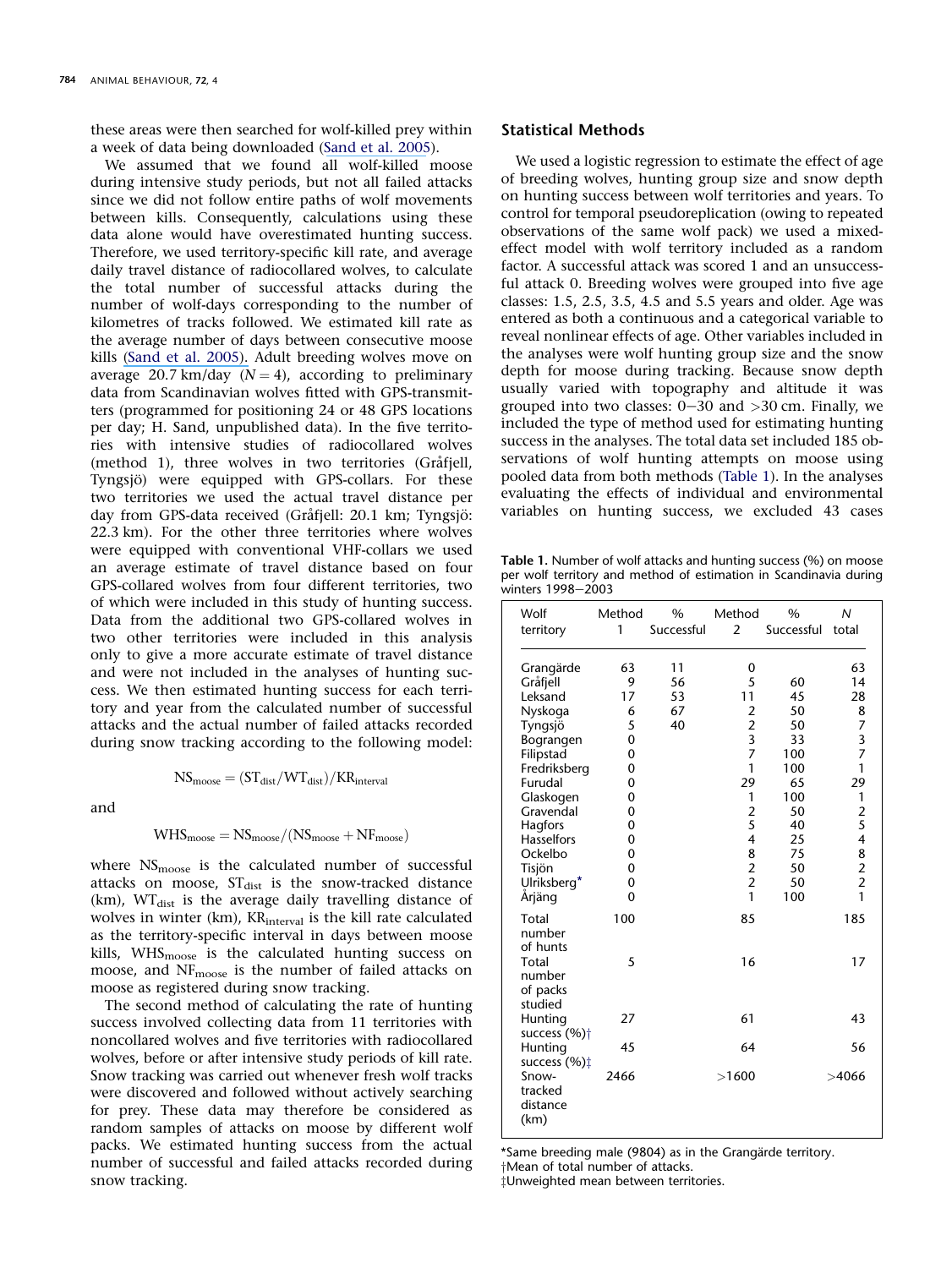because of missing data for age of breeding wolves  $(N = 2)$ group size during hunting  $(N = 13)$  or absence of an intact breeding pair ( $N = 28$ ). Thus, the data set used for building a model of significant individual and environmental variables was slightly reduced ( $N = 142$ ; Table 2) compared to the total data set. In a further reduced data set  $(N = 137)$ ; Table 2), we also tested for the potential confounding effect of variation in moose density among territories. A stepwise forward procedure for including additional significant variables was chosen as the model-building strategy. A backward elimination procedure was also tested initially and yielded qualitatively similar results to the model-building strategy. Variables were considered significant at an alpha level <0.05. A chi-square one-group test was used to test for differences in prey selection (moose versus roe deer) between years in two wolf territories. For all analyses, we used SAS version 8.0 (SAS Institute Inc., Cary, NC, U.S.A.) and SPSS version 11.5 for Windows (SPSS Inc., Chicago, IL, U.S.A.).

## RESULTS

# Estimation of Wolf Hunting Success

The first method for estimating hunting success showed 73 failed attacks recorded in 2466 km of snow tracking in five territories (Table 1). Considering the average daily travel distances recorded for radiocollared wolves, the total distance of snow tracking was equal to 119 wolf-days distributed over five wolf territories. Applying territoryspecific kill rates on moose to the total number of wolfdays resulted in an estimate of 27 moose being killed, and an average hunting success of 27% (Table 1). However, 635 km (25.8%) of the total 2466 km of snow tracking was carried out in one of the five territories (Grangärde) during two consecutive winters. In this territory 63 attacks on moose were recorded with only seven being successful (Table 1). Thus, a disproportionately low proportion (11%) of successful attacks on moose were recorded in the Grangärde territory, compared to the other four territories, where 20 of 37 (54%) attacks were successful. This resulted in a lower weighted mean hunting success (27%) for all territories compared to an unweighted mean of successful attacks in the five territories (45%).

Table 2. Individual and environmental variables used in the logistic regression analyses to estimate effects on wolf hunting success on moose in Scandinavia, during winters 1998-2003

| Variable                     | $Mean+SD$     | Range         | N   |
|------------------------------|---------------|---------------|-----|
| Male age (years)             | $3.11 + 1.95$ | $1 - 8$       | 142 |
| Female age (years)           | $6.20 + 2.42$ | $2 - 12$      | 142 |
| Male age (age classes)       | $2.87 + 1.52$ | $1 - 5$       | 142 |
| Female age (age classes)     | $4.65 + 0.80$ | $2 - 5$       | 142 |
| Snow depth (cm)              | 28.00±12.60   | $2 - 70$      | 142 |
| Hunting group size           | $2.93 + 2.04$ | $1 - 11$      | 142 |
| Moose density (no./ $km^2$ ) | $1.16 + 0.54$ | $0.62 - 2.70$ | 137 |

Statistics for age of breeding wolves are given for both the ungrouped variable and a variable grouped into five age classes (1.5, 2.5, 3.5, 4.5 and  $\geq$ 5.5 years).

The second method used for estimating hunting success included data from 85 attacks distributed over 16 wolf territories and sampled during more than 1600 km of snow tracking (Table 1). In total, wolf-killed moose were encountered on 52 occasions (61%) and 33 failed attacks were recorded.

# Factors Affecting Hunting Success

The logistic regression analysis including each variable as single independent variables showed that age of breeding males was the only variable significantly related to hunting success (Table 3). The age of breeding females, hunting group size, snow depth and moose density were not significant predictors of variation in hunting success between wolf territories. We also tested for nonlinear effects of age among breeding wolves on hunting success by including age of breeding wolves as single categorical variables. As in the previous analyses male age was strongly significantly related to hunting success, whereas female age was not (Table 3, Fig. 1). According to the

Table 3. Logistic regression model testing the effects of different individual traits and environmental factors on wolf hunting success on moose in Scandinavia during the winters 1998-2003

| Variable                                                                                                                                                                                        | F                                    | df                                             | P                                         |
|-------------------------------------------------------------------------------------------------------------------------------------------------------------------------------------------------|--------------------------------------|------------------------------------------------|-------------------------------------------|
| $Constant +$                                                                                                                                                                                    |                                      |                                                |                                           |
| Age of males                                                                                                                                                                                    | 13.09                                | 1, 125                                         | < 0.001                                   |
| (continuous variable)                                                                                                                                                                           |                                      |                                                |                                           |
| Age of males                                                                                                                                                                                    | 5.58                                 | 4, 123                                         | < 0.001                                   |
| (categorical variable)                                                                                                                                                                          |                                      |                                                |                                           |
| Age of females<br>(continuous variable)                                                                                                                                                         | 0.00                                 | 1, 125                                         | 0.971                                     |
| Age of females                                                                                                                                                                                  | 0.70                                 | 3, 123                                         | 0.554                                     |
| (categorical variable)                                                                                                                                                                          |                                      |                                                |                                           |
| Snow depth                                                                                                                                                                                      | 2.79                                 | 1, 125                                         | 0.097                                     |
| Hunting group size                                                                                                                                                                              | 2.56                                 | 1, 125                                         | 0.112                                     |
| Method of estimation                                                                                                                                                                            | 0.79                                 | 1, 125                                         | 0.375                                     |
| Moose density                                                                                                                                                                                   | 0.21                                 | 1, 120                                         | 0.647                                     |
| Constant+Age of males<br>(continuous variable) +<br>Age of females<br>(continuous variable)<br>Snow depth<br>Hunting group size<br>Method<br>Moose density                                      | 0.07<br>2.09<br>0.40<br>0.66<br>0.60 | 1, 124<br>1, 124<br>1, 124<br>1, 124<br>1, 119 | 0.787<br>0.150<br>0.527<br>0.419<br>0.439 |
| Constant+Age of males<br>(continuous variable) $+$<br>Age of males<br>(continuous variable)<br>* Age of females<br>(continuous variable)<br>Age of males * Snow depth<br>Age of males * Hunting | 0.13<br>0.30<br>0.21                 | 1, 123<br>1, 123<br>1, 123                     | 0.721<br>0.585<br>0.649                   |
| group size<br>Age of males *                                                                                                                                                                    | 4.05                                 |                                                | 0.046                                     |
| Method of estimation                                                                                                                                                                            |                                      | 1, 23                                          |                                           |
| Age of males *<br>Moose density                                                                                                                                                                 | 0.15                                 | 1, 118                                         | 0.696                                     |

Male and female ages were grouped into five age classes (1.5, 2.5, 3.5, 4.5 and  $\geq$ 5.5) and snow depth was grouped into two classes  $(0-30$  and  $>30$  cm).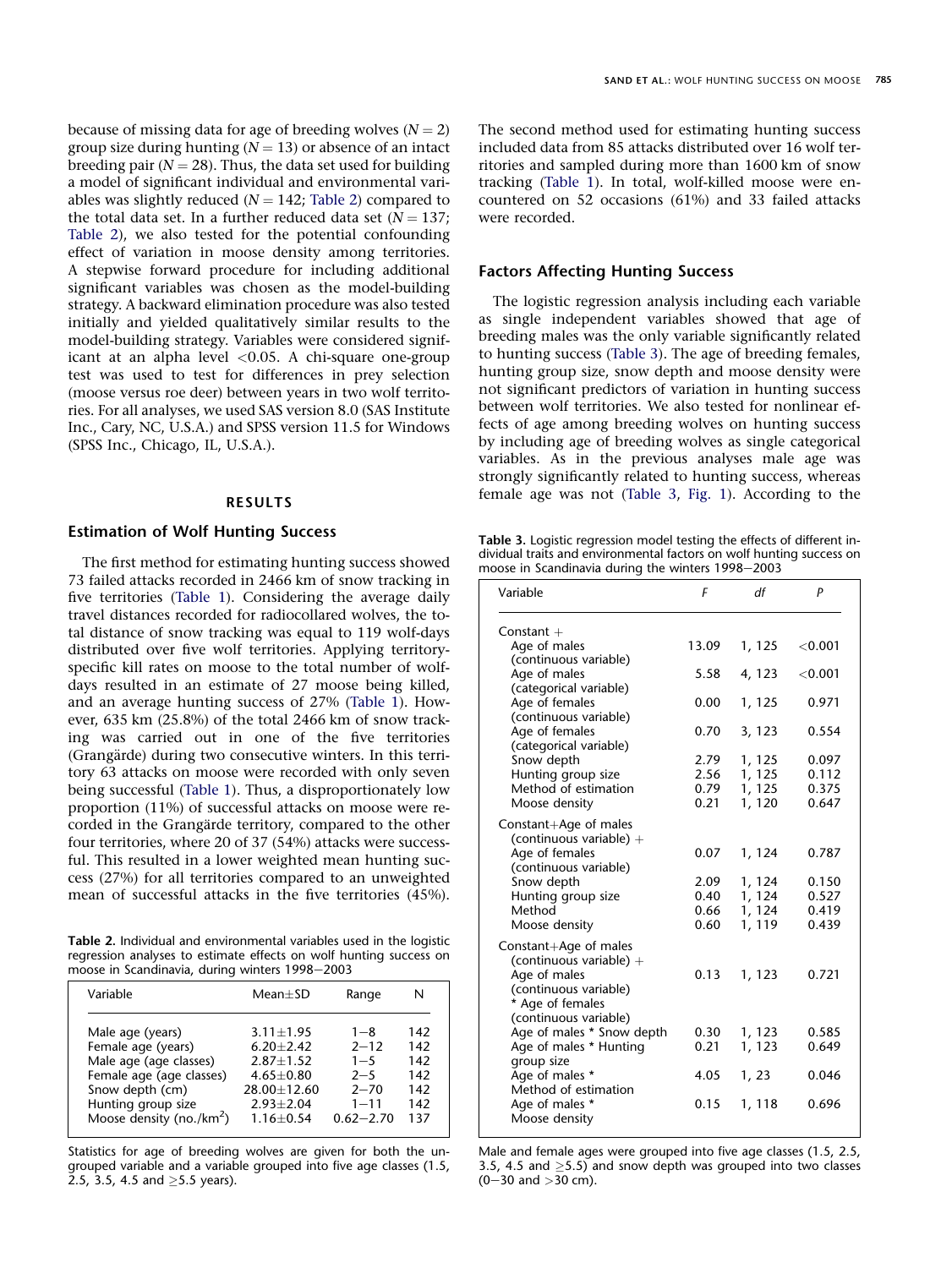F values, a better fit to the model predicting hunting success was achieved by using male age as a continuous variable and we therefore retained the continuous variable of male age in the following analyses.

A multiple logistic regression analysis including male age, in combination with each of the remaining independent variables, showed that no other variable was significant for predicting wolf hunting success (Table 3). Nor did any second-order term contribute significantly to the model, except that between male age and the type of method used. This interaction indicated that the effect of male age on hunting success was slightly stronger for data collected with method 1 than for method 2. Age of males alone correctly classified 70.4% of the 142 hunting attempts. For 1.5-year-old males, an average of 4.4% of the hunting attempts were successful, whereas 49% and 72% of the hunting attempts were successful for 3.5- and >5.5-year-old male wolves, respectively (Fig. 1). The logistic regression model of male age and hunting success was:  $Y = (exp \left(-2.43 + male \right) \text{ age} \times 0.69) / (1 + exp \left(-2.43 + male \right) \text{ age} \times 0.69)$  $(-2.43 + \text{male age} \times 0.69)$ ).

On average, breeding females were older than breeding males in our subsample of 142 observations (Table 2). The age of breeding females was clearly skewed towards older age classes with no 1.5-year-old females and only 28 (20%) of the 142 observations distributed among the three youngest age classes (2.5, 3.5 and 4.5 years old). Male breeding wolves were more evenly distributed between age classes with 113 (79.6%) younger than 5 years (Table 2). Male age was also negatively correlated with female age (Pearson correlation:  $r_{141} = -0.24$ ,  $P = 0.004$ ) and positively with hunting group size  $(r_{141} = 0.46)$ ,  $P = 0.0001$ ). Consequently, whereas the effect of age of breeding males on hunting success seems clear-cut in our data set, the true effect of female age might have been confounded by an unbalanced sample size between age classes, and possibly also the effect of hunting group size by covariation with male age.

## Prey Selection Among Single Adults

We documented a difference in prey selection in two territories consisting of a female and a male wolf before and after they each lost their adult partner. Female wolf number 9805 was the breeding female (4.5 years old) of a pack of eight when she lost her mate in February 1999. All 24 wolf-killed ungulates found in their territory the same winter were moose. The following winter this pack consisted of the adult female 9805 and two of her 1.5 year-old male offspring, weighing 49 and 52 kg, respectively, at capture the same winter. Of the 16 ungulates killed by this pack during this winter, all but one (94%) were moose (Fig. 2). The following winter both of the adult male offspring had dispersed, and the adult female was alone but still inhabited the same territory. This winter we found 10 ungulates killed by the female, but only two (20%) were moose (calves) and the rest were roe deer, which are six and 16 times smaller than juvenile and adult moose, respectively. In contrast, another male offspring (9804) of this female, a full sibling of the two previously mentioned males, dispersed at the age of 1 year and joined a 4-year-old female (0004) with an established territory (Grangärde) in the summer of 1999. During their first winter, moose made up 73% of the total number of ungulates found killed ( $N = 22$ ). The pair reproduced during spring 2000, and in November the same year the female was probably killed illegally, and the male was the only adult (2.5 years old) in a pack of four wolves during the following winter (2001). In that winter, moose still dominated (75%) among the 32 ungulates found killed during the study period (Fig. 2). At least four of the 24 moose, and three of the eight roe deer, were killed by the adult male on his own. Prey selection (moose versus roe deer) changed significantly from year 2000 to 2001 in the Leksand territory (chi-square test:  $\chi_1^2 = 14.8$ ,  $P = 0.0002$ , Fisher's exact P value) but not in the Grangärde territory ( $\chi_1^2 = 0.035$ ,  $P = 0.852$ ; Fig. 2).



**Figure 1.** Effect of male ( $\blacksquare$ ) and female ( $\Box$ ) age of breeding wolves on hunting success (mean  $%$  successful hunts  $\pm$  SE) on moose in Scandinavia during winters 1998-2003. Data are based on the maximum number of observations for males ( $N = 174$ ) and females  $(N = 166)$  in contrast to the reduced data set used in the logistic regression analyses ( $N = 142$ ; both sexes).



Figure 2. Prey species composition, measured as the percentage of roe deer killed of the total number of moose and roe deer found killed in two wolf territories during two and three study winters 1999-2001. In the Leksand territory ( $\square$ ) the breeding female (9805) lost her mate in February 1999, whereas in the Grangärde territory  $(\blacksquare)$  the breeding male (9804) lost his mate during autumn 2000. Sample sizes of the total number of ungulates found killed by the wolves during the study period are given above each point.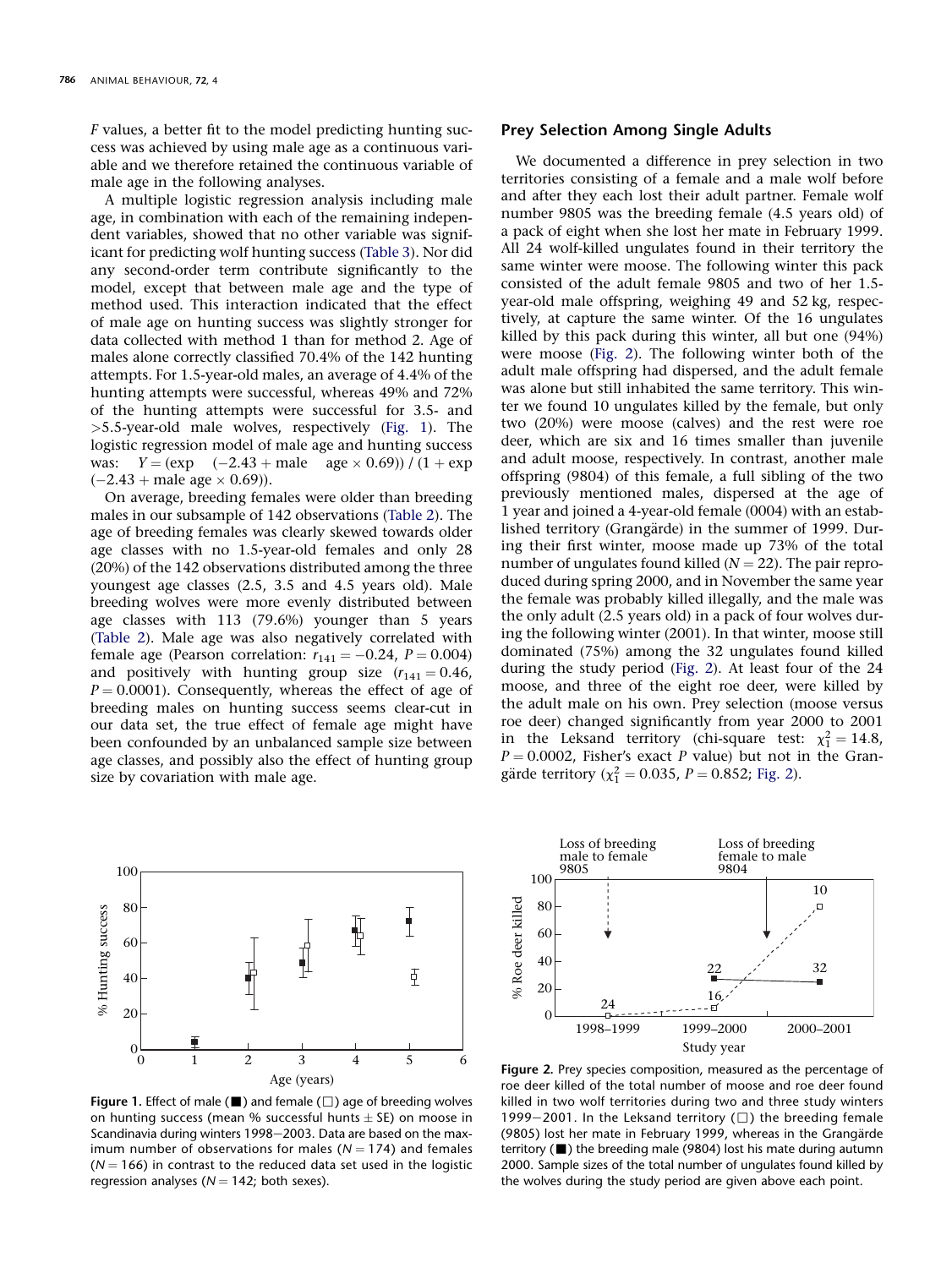#### **DISCUSSION**

## Variation Between Methods

The results for hunting success differed between the two methods used in our study (Table 1). The method based on radiocollared wolves involved an unbalanced sample size between territories with the majority (77%) of the unsuccessful attacks recorded in one territory (Grangarde), resulting in a relatively low hunting success rate (11%) compared to the other four territories (54%). The low hunting success for wolves in the Grangärde territory, especially in the winter of 2000, may be explained by the fact that this was a newly formed pair, including a 1.5-year-old male, in their first winter. Sixteen moose were found killed in that winter during a 111-day period, whereas 49 failed hunting attacks on moose were recorded during 275 km of snow tracking (assumed to equal  $11-$ 12% of their total moving path). In the second winter of study (2001) in this territory, the adult male, either alone or together with his three pups, was tracked for 360 km during a 96-day period (approximately equal to 18% of total moving path); there were 24 successful attacks on moose but only eight failed attacks recorded. Therefore, kill rate almost doubled (7.4 versus 4.2 days/kill) and the number of failed attacks per tracked km was reduced by a factor of eight compared to the previous year (0.022 versus 0.18). Consequently, the low overall hunting success rate shown by the first method was mainly caused by a disproportionate impact from one territory in one winter season, inhabited by a young and inexperienced male wolf. Excluding this territory resulted in an estimate of hunting success shown by the first method of 54% and use of an unweighted mean between territories resulted in a hunting success of 45%. Both figures were now closer to the estimates produced by the second method (61%). This conclusion is also supported by the fact that the type of method was not a significant variable in the logistic regression analyses, either as a single variable or in addition to male age.

# Hunting Group Size

Hunting group size has a positive effect on the hunting success of several African group-living species including lions (Stander & Albon 1993; [Funston et al. 2001](https://www.researchgate.net/publication/264652206_Funston_P_J_M_G_L_Mills_and_H_C_Biggs_Factors_affecting_the_hunting_success_of_male_and_female_lions_in_the_Kruger_National_Park_Journal_of_Zoology?el=1_x_8&enrichId=rgreq-3fc1200e-6a66-419e-9f4e-d477d3c162bc&enrichSource=Y292ZXJQYWdlOzIyMzg2Njc0NDtBUzoxMDI3MzE1NjYwMjY3NTVAMTQwMTUwNDUyMzQ3MA==)), spotted hyaenas [\(Holekamp et al. 1997\)](https://www.researchgate.net/publication/229646636_Hunting_rates_and_hunting_success_in_the_spotted_hyena_Crocuta_crocuta_J_Zool_Lond?el=1_x_8&enrichId=rgreq-3fc1200e-6a66-419e-9f4e-d477d3c162bc&enrichSource=Y292ZXJQYWdlOzIyMzg2Njc0NDtBUzoxMDI3MzE1NjYwMjY3NTVAMTQwMTUwNDUyMzQ3MA==) and African wild dogs ([Fanshawe & Fitzgibbon 1993;](https://www.researchgate.net/publication/256655254_Factors_influencing_hunting_success_of_an_African_wild_dog_pack?el=1_x_8&enrichId=rgreq-3fc1200e-6a66-419e-9f4e-d477d3c162bc&enrichSource=Y292ZXJQYWdlOzIyMzg2Njc0NDtBUzoxMDI3MzE1NjYwMjY3NTVAMTQwMTUwNDUyMzQ3MA==) [Creel & Creel 1995](https://www.researchgate.net/publication/222503523_Communal_hunting_and_pack_size_in_African_wild_dogs_Lycaon_pictus_Anim_Behav?el=1_x_8&enrichId=rgreq-3fc1200e-6a66-419e-9f4e-d477d3c162bc&enrichSource=Y292ZXJQYWdlOzIyMzg2Njc0NDtBUzoxMDI3MzE1NjYwMjY3NTVAMTQwMTUwNDUyMzQ3MA==)). In contrast, we found no evidence that hunting group size was an important factor affecting hunting success of another group-living carnivore, the wolf, even on large prey such as moose. Two factors may have distorted our interpretation of the results. First, because we used tracking of wolves in snow as the method for estimating the number of wolves involved in an attack we were not able to identify the actual number and type of individuals involved in the killing of the moose. Second, although hunting group size was positively correlated with hunting success in our data set, it was also positively correlated with the main predictor of hunting success, age of breeding males. However, if hunting group size in wolves is of no, or minor, importance to hunting success this may be because, in most cases, wolf packs are family groups comprising a breeding pair and their offspring of the previous years ([Mech 1999](https://www.researchgate.net/publication/229192855_Alpha_status_dominance_and_division_of_labor_in_wolf_packs?el=1_x_8&enrichId=rgreq-3fc1200e-6a66-419e-9f4e-d477d3c162bc&enrichSource=Y292ZXJQYWdlOzIyMzg2Njc0NDtBUzoxMDI3MzE1NjYwMjY3NTVAMTQwMTUwNDUyMzQ3MA==)). In Scandinavia, most pups disperse during their first or second year (O. Liberg & P. Wabakken, unpublished data), so most wolf packs during winter consist of a breeding pair and their pups of the year. Correspondingly, [Mech \(1966](https://www.researchgate.net/publication/270362817_The_Wolves_of_Isle_Royale?el=1_x_8&enrichId=rgreq-3fc1200e-6a66-419e-9f4e-d477d3c162bc&enrichSource=Y292ZXJQYWdlOzIyMzg2Njc0NDtBUzoxMDI3MzE1NjYwMjY3NTVAMTQwMTUwNDUyMzQ3MA==), 1988) observed that it was the animals at the head of the pack, usually the breeders that led the attack on moose and muskoxen, Ovibos moschatus. Our results therefore support the general view that the breeding pair are the active animals during attacks on prey, and that pups do not contribute significantly to the outcome of hunts ([Mech 1966;](https://www.researchgate.net/publication/270362817_The_Wolves_of_Isle_Royale?el=1_x_8&enrichId=rgreq-3fc1200e-6a66-419e-9f4e-d477d3c162bc&enrichSource=Y292ZXJQYWdlOzIyMzg2Njc0NDtBUzoxMDI3MzE1NjYwMjY3NTVAMTQwMTUwNDUyMzQ3MA==) [Haber](https://www.researchgate.net/publication/35102140_Socio-Ecological_Dynamics_of_Wolves_and_Prey_in_a_Subartic_Ecosystem?el=1_x_8&enrichId=rgreq-3fc1200e-6a66-419e-9f4e-d477d3c162bc&enrichSource=Y292ZXJQYWdlOzIyMzg2Njc0NDtBUzoxMDI3MzE1NjYwMjY3NTVAMTQwMTUwNDUyMzQ3MA==) [1977;](https://www.researchgate.net/publication/35102140_Socio-Ecological_Dynamics_of_Wolves_and_Prey_in_a_Subartic_Ecosystem?el=1_x_8&enrichId=rgreq-3fc1200e-6a66-419e-9f4e-d477d3c162bc&enrichSource=Y292ZXJQYWdlOzIyMzg2Njc0NDtBUzoxMDI3MzE1NjYwMjY3NTVAMTQwMTUwNDUyMzQ3MA==) Mech & Peterson 2003). The importance of the composition of the group for the outcome of hunting success is supported in a study of lions in South Africa, where female groups with subadults and/or large cubs were less successful on medium-sized prey than a similar group size consisting of adult females only ([Funston et al.](https://www.researchgate.net/publication/264652206_Funston_P_J_M_G_L_Mills_and_H_C_Biggs_Factors_affecting_the_hunting_success_of_male_and_female_lions_in_the_Kruger_National_Park_Journal_of_Zoology?el=1_x_8&enrichId=rgreq-3fc1200e-6a66-419e-9f4e-d477d3c162bc&enrichSource=Y292ZXJQYWdlOzIyMzg2Njc0NDtBUzoxMDI3MzE1NjYwMjY3NTVAMTQwMTUwNDUyMzQ3MA==) [2001](https://www.researchgate.net/publication/264652206_Funston_P_J_M_G_L_Mills_and_H_C_Biggs_Factors_affecting_the_hunting_success_of_male_and_female_lions_in_the_Kruger_National_Park_Journal_of_Zoology?el=1_x_8&enrichId=rgreq-3fc1200e-6a66-419e-9f4e-d477d3c162bc&enrichSource=Y292ZXJQYWdlOzIyMzg2Njc0NDtBUzoxMDI3MzE1NjYwMjY3NTVAMTQwMTUwNDUyMzQ3MA==)). For wolf packs, the presence of  $>2$ -year-old offspring, or inclusion of adult unrelated wolves, may be far more important for hunting success than group size per se.

## Snow Depth

Studies investigating the effects of snow on predatory behaviour of wolves show that deeper snow generally increases hunting success ([Kolenosky 1972;](https://www.researchgate.net/publication/271565726_Wolf_Predation_on_Wintering_Deer_in_East-Central_Ontario?el=1_x_8&enrichId=rgreq-3fc1200e-6a66-419e-9f4e-d477d3c162bc&enrichSource=Y292ZXJQYWdlOzIyMzg2Njc0NDtBUzoxMDI3MzE1NjYwMjY3NTVAMTQwMTUwNDUyMzQ3MA==) [Peterson &](https://www.researchgate.net/publication/291941071_Snow_conditions_as_a_parameter_in_moose-wolf_relationships?el=1_x_8&enrichId=rgreq-3fc1200e-6a66-419e-9f4e-d477d3c162bc&enrichSource=Y292ZXJQYWdlOzIyMzg2Njc0NDtBUzoxMDI3MzE1NjYwMjY3NTVAMTQwMTUwNDUyMzQ3MA==) [Allen 1974;](https://www.researchgate.net/publication/291941071_Snow_conditions_as_a_parameter_in_moose-wolf_relationships?el=1_x_8&enrichId=rgreq-3fc1200e-6a66-419e-9f4e-d477d3c162bc&enrichSource=Y292ZXJQYWdlOzIyMzg2Njc0NDtBUzoxMDI3MzE1NjYwMjY3NTVAMTQwMTUwNDUyMzQ3MA==) [Haber 1977](https://www.researchgate.net/publication/35102140_Socio-Ecological_Dynamics_of_Wolves_and_Prey_in_a_Subartic_Ecosystem?el=1_x_8&enrichId=rgreq-3fc1200e-6a66-419e-9f4e-d477d3c162bc&enrichSource=Y292ZXJQYWdlOzIyMzg2Njc0NDtBUzoxMDI3MzE1NjYwMjY3NTVAMTQwMTUwNDUyMzQ3MA==)) and kill rate ([Nelson & Mech 1986;](https://www.researchgate.net/publication/229196249_Relationship_between_Snow_Depth_and_Gray_Wolf_Predation_on_White-Tailed_Deer?el=1_x_8&enrichId=rgreq-3fc1200e-6a66-419e-9f4e-d477d3c162bc&enrichSource=Y292ZXJQYWdlOzIyMzg2Njc0NDtBUzoxMDI3MzE1NjYwMjY3NTVAMTQwMTUwNDUyMzQ3MA==) [Huggard 1993](https://www.researchgate.net/publication/229194926_Effect_of_Snow_Depth_on_Predation_and_Scavenging_by_Gray_Wolves?el=1_x_8&enrichId=rgreq-3fc1200e-6a66-419e-9f4e-d477d3c162bc&enrichSource=Y292ZXJQYWdlOzIyMzg2Njc0NDtBUzoxMDI3MzE1NjYwMjY3NTVAMTQwMTUwNDUyMzQ3MA==)). In contrast, we found no evidence that snow depth affected the success of Scandinavian wolves hunting moose. However, the average snow depth in this study was only 28 cm and most of the observations (99%) were made at snow depths of less than 60 cm. Moose are more vulnerable to predation by wolves at snow depths greater than 75 cm [\(Peterson 1977\).](https://www.researchgate.net/publication/254637993_Wolf_Ecology_and_Prey_Relationships_on_Isle_Royale_National_Park_Service?el=1_x_8&enrichId=rgreq-3fc1200e-6a66-419e-9f4e-d477d3c162bc&enrichSource=Y292ZXJQYWdlOzIyMzg2Njc0NDtBUzoxMDI3MzE1NjYwMjY3NTVAMTQwMTUwNDUyMzQ3MA==) Snow depth may be an important factor affecting the outcome of wolf attacks on moose in deep snow or under certain snow conditions ([Mech et al. 1987](https://www.researchgate.net/publication/273360795_Relationship_of_Deer_and_Moose_Populations_to_Previous_Winters), [1998](https://www.researchgate.net/publication/242648625_The_Wolves_of_Denali?el=1_x_8&enrichId=rgreq-3fc1200e-6a66-419e-9f4e-d477d3c162bc&enrichSource=Y292ZXJQYWdlOzIyMzg2Njc0NDtBUzoxMDI3MzE1NjYwMjY3NTVAMTQwMTUwNDUyMzQ3MA==); [Post et al.](https://www.researchgate.net/publication/239743624_1999_Ecosystem_consequences_of_wolf_behavioural_response_to_climate?el=1_x_8&enrichId=rgreq-3fc1200e-6a66-419e-9f4e-d477d3c162bc&enrichSource=Y292ZXJQYWdlOzIyMzg2Njc0NDtBUzoxMDI3MzE1NjYwMjY3NTVAMTQwMTUwNDUyMzQ3MA==) [1999](https://www.researchgate.net/publication/239743624_1999_Ecosystem_consequences_of_wolf_behavioural_response_to_climate?el=1_x_8&enrichId=rgreq-3fc1200e-6a66-419e-9f4e-d477d3c162bc&enrichSource=Y292ZXJQYWdlOzIyMzg2Njc0NDtBUzoxMDI3MzE1NjYwMjY3NTVAMTQwMTUwNDUyMzQ3MA==)), but this was clearly not the case in our study area.

# Age and Sex

We did find support for the hypothesis that age affects individual or pack variation in wolf hunting success. Age may be important in at least two ways for a relatively longlived species such as the wolf. First, learning and thus experience will increase with age, leading to the prediction that increased age would be equally important in both sexes. Alternatively, or in addition, increased age will reflect increased body size of individual wolves, a physical characteristic that may be important for wolves preying on large ungulates such as moose. In this case we may predict that male age would be more important than female age since adult males are  $25-30%$  heavier than female wolves ([Wabakken et al. 2001;](https://www.researchgate.net/publication/249542431_The_recovery_distribution_and_population_dynamics_of_wolves_on_the_Scandinavian_Peninsula?el=1_x_8&enrichId=rgreq-3fc1200e-6a66-419e-9f4e-d477d3c162bc&enrichSource=Y292ZXJQYWdlOzIyMzg2Njc0NDtBUzoxMDI3MzE1NjYwMjY3NTVAMTQwMTUwNDUyMzQ3MA==) Mech & Peterson 2003; H. Sand, unpublished data). Our results showed that male age, but not female age, of breeding wolves,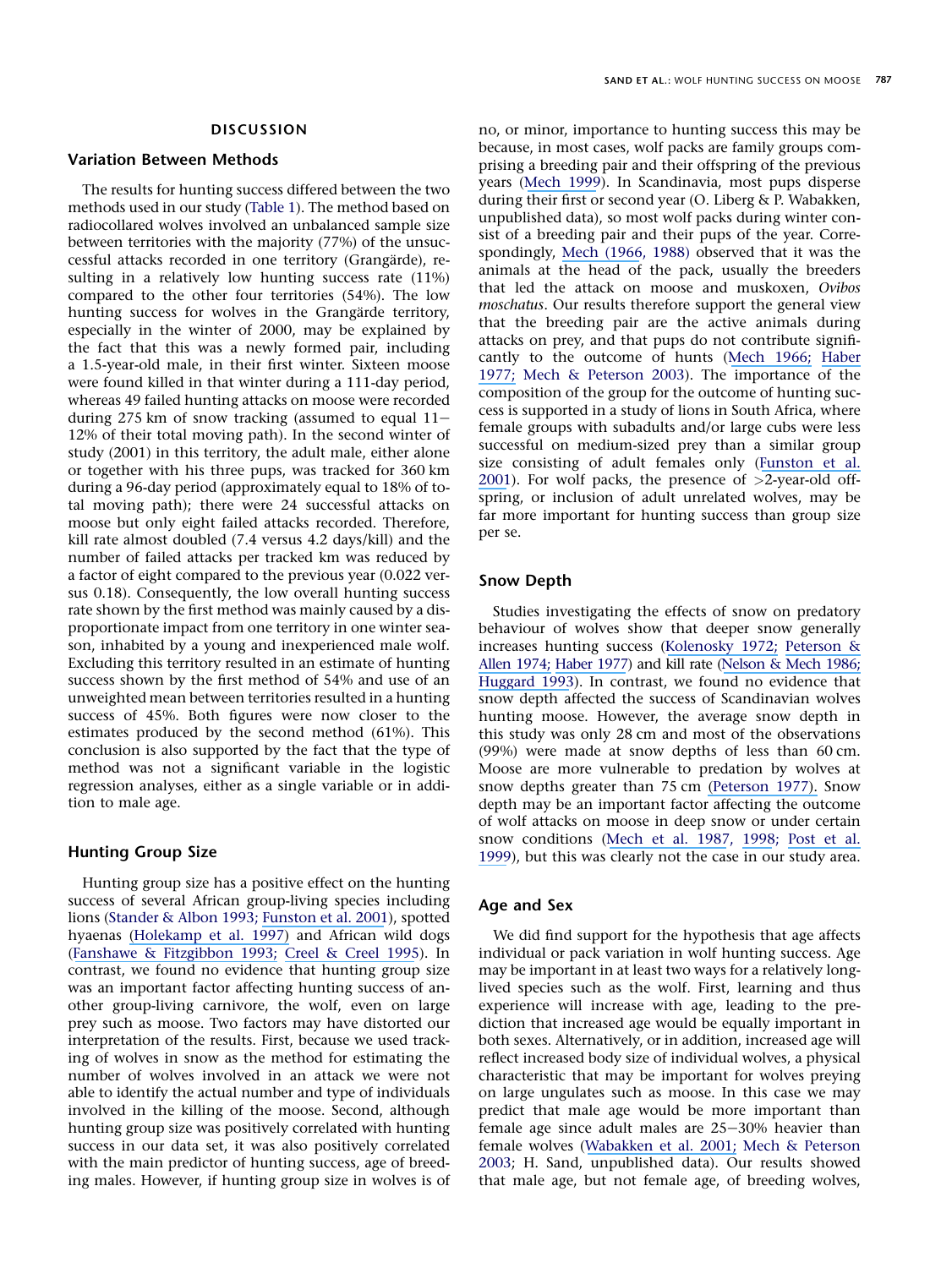was a significant predictor of hunting success on moose, and that hunting success increased in packs after the age of maximum body size of breeding males  $(1.5–2.5 \text{ years})$ . This supports the prediction that the positive effect of age on hunting success reflects both increased experience of attacking prey and the effect of greater size of individual male than female wolves. Our finding is also supported by observations from other wolf-moose systems. In Alaska, Murie (1944) and Haber (1977) documented that high-ranking males tended to lead and press the attack on moose and Ballard et al. (1987) found that adult males in particular led hunts on moose. Haber (1977) also reported that during an attack breeding males typically grab the nose of the moose while other wolves in the pack attack and bite at the rear end.

Our results also concur with those of Holekamp et al. (1997) on the spotted hyaena showing that young individuals are generally inefficient predators and reach adult competency levels after several years of hunting practice. However, in contrast to our results their study found no gender differences in hunting success between adult  $(>=5-6$  years) hyaenas but group hunting was more common than solo hunting for large prey species such as zebra, Equus burchelli, buffalo, Syncerus caffer, and giraffe, Giraffa camelopardalis.

## Sex Dimorphism and Age Effects

The consequences of sex dimorphism for the pattern of predation in wolves were demonstrated in this study by the difference in prey selection of a female and a male wolf before and after each of them lost their breeding partner. Whereas the adult female switched to a smaller prey species (roe deer) once alone, the male continued to kill moose, both calves and adults, when he became the only adult wolf in his pack.

The sex dimorphism of the predator and its consequences for hunting success has not been addressed for wolves, but is important for lions where males have greater hunting success on larger prey such as buffalo, while females are more successful hunting medium-sized ungulates such as zebra and wildebeest, Connochaetes taurinus (Funston et al. 1998, [2001](https://www.researchgate.net/publication/264652206_Funston_P_J_M_G_L_Mills_and_H_C_Biggs_Factors_affecting_the_hunting_success_of_male_and_female_lions_in_the_Kruger_National_Park_Journal_of_Zoology?el=1_x_8&enrichId=rgreq-3fc1200e-6a66-419e-9f4e-d477d3c162bc&enrichSource=Y292ZXJQYWdlOzIyMzg2Njc0NDtBUzoxMDI3MzE1NjYwMjY3NTVAMTQwMTUwNDUyMzQ3MA==)). For a pack-living species such as the wolf, where the breeding pair, working cooperatively, is responsible for most hunting on larger prey during winter, the importance of adult body size for hunting success may differ according to the prey. Consequently, experienced males may be more important for hunting success on large prey such as moose and bison, Bison bison, whereas both adult animals may be equally important for smaller prey species such as deer and other small mammals.

# Potential Mechanisms

Although we found evidence for the importance of a predator-related character for hunting success, we were not able to control fully for confounding prey-related factors other than population density. It is possible that the lower hunting success of younger wolves in our study

resulted from less experience and skills to handle similar moose categories. Alternatively, the lower hunting success may have resulted from a lower ability by young wolves to select prey individuals more vulnerable than average. Although we obtained basic demographic data (age, sex, condition) on most of those moose that were killed, we had no data on those moose that were able to escape the attacks by wolves. Thus, the proximate mechanism for a change in hunting success with age in wolves remains unknown and should be addressed in future studies.

## Acknowledgments

Many people helped with tracking of wolves, especially Daniel Palm, Kjell Johansson, Åke Aronson, Mats Rapp, Sture Nordlund, Ole Knut Steinset, Per Larsson, Per Johansson, Håvard Rønning, Jörgen Johansson, Bertil Broman, Göran Jansson, Runa Skyrud, Jan Perions, Mikael Sandström, Börje Dalèn. Harry P. Andreassen supported us by logistic regression analysis, recalculated in SAS and Lars Rönnegård provided other statistical advice on the analyses. Leslie Walke improved the language. The study was supported by the Swedish Environmental Protection Agency, The Association for Hunting and Wildlife Management, World Wildlife Fund for Nature (WWF, Sweden), Swedish University of Agricultural Sciences, Norwegian Directorate for Nature Management, Norwegian Research Council, Norwegian Institute for Nature Research, Hedmark University College, County Governor of Hedmark, Borregaard Skoger AS, Glommen Skogeierforening, Olle and Signhild Engkvists Stiftelser, Carl Tryggers Stiftelse, Swedish Carnivore Association, and Stor-Elvdal, Å mot and Trysil Municipalities.

# References

- Arnemo, J. M., Ahlqvist, P. & Segerström, P. 2004. Biomedical Protocol for Free-ranging Wolves (*Canis lupus*): Capture, Anaesthesia, Surgery, Tagging, Sampling and Necropsy Procedures. [http://](http://skandulv.nina.no/skandulv%20new/Publikasjoner/publikasjoner.htm) [skandulv.nina.no/skandulv%20new/Publikasjoner/publikasjoner.](http://skandulv.nina.no/skandulv%20new/Publikasjoner/publikasjoner.htm) [htm](http://skandulv.nina.no/skandulv%20new/Publikasjoner/publikasjoner.htm).
- Ballard, W. B., Whitman, J. S. & Gardner, C. L. 1987. Ecology of an exploited wolf population in south-central Alaska. *Wildlife Monograph*, 98, 1-54.
- Chrisler, L. 1956. Observations of wolves hunting caribou. *Journal of Mammalogy*, 37, 337-346.
- Creel, S. & Creel, N. M. [1995. Communal hunting and pack size in](https://www.researchgate.net/publication/222503523_Communal_hunting_and_pack_size_in_African_wild_dogs_Lycaon_pictus_Anim_Behav?el=1_x_8&enrichId=rgreq-3fc1200e-6a66-419e-9f4e-d477d3c162bc&enrichSource=Y292ZXJQYWdlOzIyMzg2Njc0NDtBUzoxMDI3MzE1NjYwMjY3NTVAMTQwMTUwNDUyMzQ3MA==) [African wild dogs,](https://www.researchgate.net/publication/222503523_Communal_hunting_and_pack_size_in_African_wild_dogs_Lycaon_pictus_Anim_Behav?el=1_x_8&enrichId=rgreq-3fc1200e-6a66-419e-9f4e-d477d3c162bc&enrichSource=Y292ZXJQYWdlOzIyMzg2Njc0NDtBUzoxMDI3MzE1NjYwMjY3NTVAMTQwMTUwNDUyMzQ3MA==) *Lycaon pictus*. Animal Behaviour, 50, 1325-[1339.](https://www.researchgate.net/publication/222503523_Communal_hunting_and_pack_size_in_African_wild_dogs_Lycaon_pictus_Anim_Behav?el=1_x_8&enrichId=rgreq-3fc1200e-6a66-419e-9f4e-d477d3c162bc&enrichSource=Y292ZXJQYWdlOzIyMzg2Njc0NDtBUzoxMDI3MzE1NjYwMjY3NTVAMTQwMTUwNDUyMzQ3MA==)
- [Fanshawe, J. H. & FitzGibbon, C. D.](https://www.researchgate.net/publication/256655254_Factors_influencing_hunting_success_of_an_African_wild_dog_pack?el=1_x_8&enrichId=rgreq-3fc1200e-6a66-419e-9f4e-d477d3c162bc&enrichSource=Y292ZXJQYWdlOzIyMzg2Njc0NDtBUzoxMDI3MzE1NjYwMjY3NTVAMTQwMTUwNDUyMzQ3MA==) 1993. Factors influencing the [hunting success of an African wild dog pack.](https://www.researchgate.net/publication/256655254_Factors_influencing_hunting_success_of_an_African_wild_dog_pack?el=1_x_8&enrichId=rgreq-3fc1200e-6a66-419e-9f4e-d477d3c162bc&enrichSource=Y292ZXJQYWdlOzIyMzg2Njc0NDtBUzoxMDI3MzE1NjYwMjY3NTVAMTQwMTUwNDUyMzQ3MA==) *Animal Behaviour*, 45,  $479 - 490$ .
- Fuller, T. K. & Kat, P. W. [1993. Hunting success of African wild dogs](https://www.researchgate.net/publication/273287426_Hunting_Success_of_African_Wild_Dogs_in_Southwestern_Kenya?el=1_x_8&enrichId=rgreq-3fc1200e-6a66-419e-9f4e-d477d3c162bc&enrichSource=Y292ZXJQYWdlOzIyMzg2Njc0NDtBUzoxMDI3MzE1NjYwMjY3NTVAMTQwMTUwNDUyMzQ3MA==) [in southeastern Kenya.](https://www.researchgate.net/publication/273287426_Hunting_Success_of_African_Wild_Dogs_in_Southwestern_Kenya?el=1_x_8&enrichId=rgreq-3fc1200e-6a66-419e-9f4e-d477d3c162bc&enrichSource=Y292ZXJQYWdlOzIyMzg2Njc0NDtBUzoxMDI3MzE1NjYwMjY3NTVAMTQwMTUwNDUyMzQ3MA==) *Journal of Mammalogy*, 74, 464-467.
- Funston, P. J., Mills, M. G. L., Biggs, H. C. & Richardson, P. R. K. 1998. Hunting by male lions: ecological influences and socio-ecological implications. Animal Behaviour, 56, 1333-1345.
- [Funston, P. J., Mills, M. G. L. & Biggs, H. C.](https://www.researchgate.net/publication/264652206_Funston_P_J_M_G_L_Mills_and_H_C_Biggs_Factors_affecting_the_hunting_success_of_male_and_female_lions_in_the_Kruger_National_Park_Journal_of_Zoology?el=1_x_8&enrichId=rgreq-3fc1200e-6a66-419e-9f4e-d477d3c162bc&enrichSource=Y292ZXJQYWdlOzIyMzg2Njc0NDtBUzoxMDI3MzE1NjYwMjY3NTVAMTQwMTUwNDUyMzQ3MA==) 2001. Factors affecting [the hunting success of male and female lions in the Kruger](https://www.researchgate.net/publication/264652206_Funston_P_J_M_G_L_Mills_and_H_C_Biggs_Factors_affecting_the_hunting_success_of_male_and_female_lions_in_the_Kruger_National_Park_Journal_of_Zoology?el=1_x_8&enrichId=rgreq-3fc1200e-6a66-419e-9f4e-d477d3c162bc&enrichSource=Y292ZXJQYWdlOzIyMzg2Njc0NDtBUzoxMDI3MzE1NjYwMjY3NTVAMTQwMTUwNDUyMzQ3MA==) National Park. *[Journal of Zoology](https://www.researchgate.net/publication/264652206_Funston_P_J_M_G_L_Mills_and_H_C_Biggs_Factors_affecting_the_hunting_success_of_male_and_female_lions_in_the_Kruger_National_Park_Journal_of_Zoology?el=1_x_8&enrichId=rgreq-3fc1200e-6a66-419e-9f4e-d477d3c162bc&enrichSource=Y292ZXJQYWdlOzIyMzg2Njc0NDtBUzoxMDI3MzE1NjYwMjY3NTVAMTQwMTUwNDUyMzQ3MA==)*, 253, 419-431.